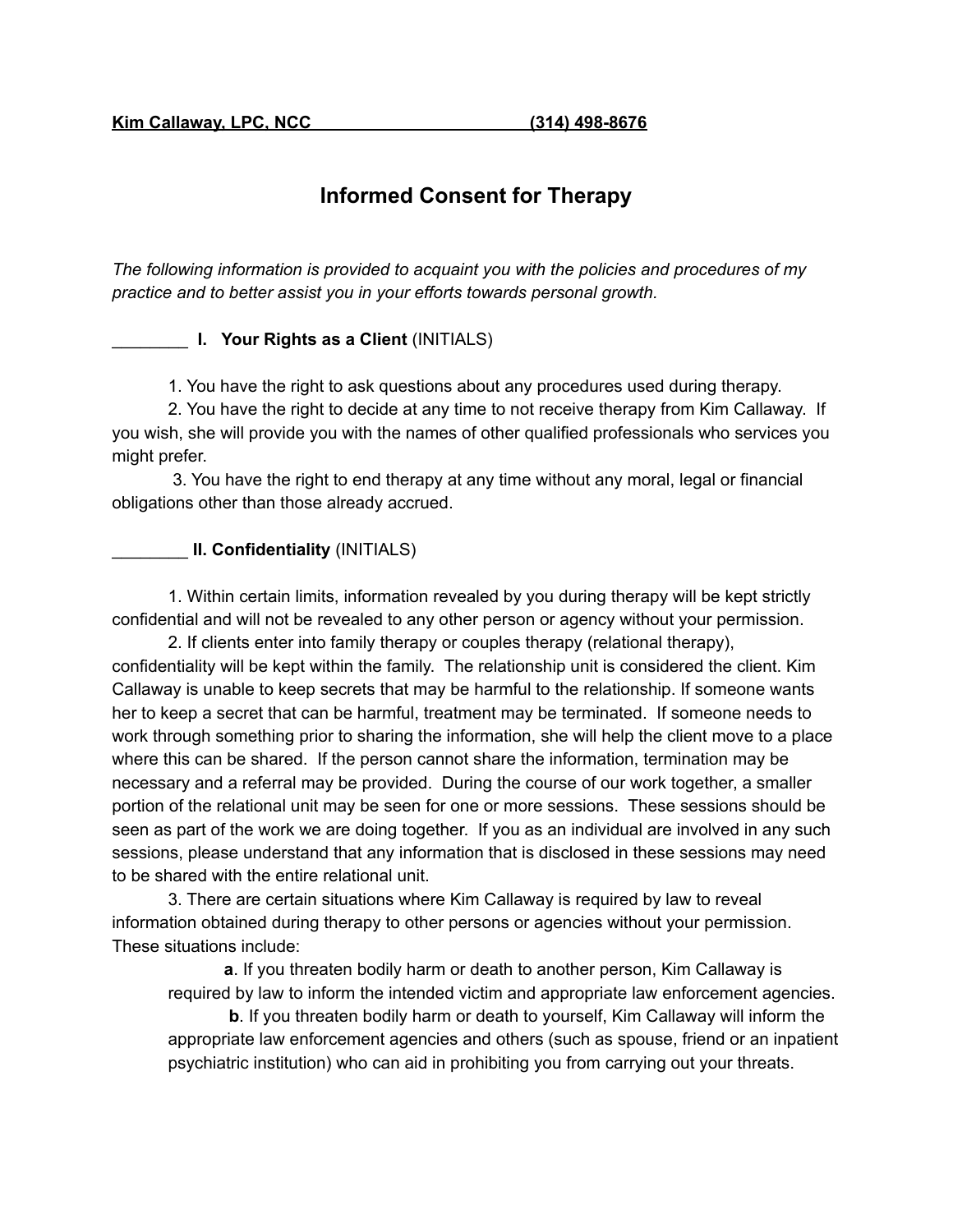**c.** If you reveal information related to the abuse or neglect of a child, dependent adult or elderly person, Kim Callaway is required by law to report this to the appropriate authorities.

4. I understand that no promises have been made to me as to the results of treatment or of any procedures provided by this therapist.

## \_\_\_\_\_\_\_\_ **III. If you are the guardian of a minor or are a minor, please read the following:** (INITIALS)

By signing below, I give my consent for Kim Callaway to conduct therapy sessions with the minor listed below. I have also been informed of the limitations of confidentiality in terms of the treatment of the minor. I understand that special care and sensitivity may be required in releasing information to me about certain topics such as substance use and sexual activity. I accept Kim Callaway's judgment in regards to releasing information related to treatment of this minor. In addition, I understand that at any time if Kim Callaway believes this minor is in danger of hurting him or herself, I will be notified immediately.

\_\_\_\_\_\_\_\_ **IV. Therapy Services and Fees** (INITIALS)

1. **Fees are \$165 for both individual and couples' counseling. Insurance and/or EAP's can not be used to cover the cost of sessions, unless previously discussed and agreed upon**. (Kim Callaway is not a current provider for most insurance policies).

2. Payment (cash or check) in full is due at the time of the visit and balances cannot be carried over to the next session. Please complete the credit card authorization form to be used for any unpaid balances or late cancellation fees.

3. 24-hour notice is required for cancellation of a scheduled session. If I do not meet this requirement, I agree to pay the full session fee.

4. I understand the therapist has the right to seek legal recourse to recoup any unpaid balance. In pursuing these measures, the therapist will only disclose biographical information and the amount owed, in order to ensure confidentiality.

5. Kim Callaway can be reached at (314) 498-8676 or callawayk9@gmail.com at any time to leave a message. Messages will be checked daily and returned as soon as possible. If you are in need of immediate care or there is an emergency call 911 or go to your local emergency room.

6. If information is to be released to a third party each member who participated in treatment will be required to consent to and sign a release of information.

7. Clients participating in couples/marriage therapy agree they will not seek to subpoena material for litigation against each other at any time.